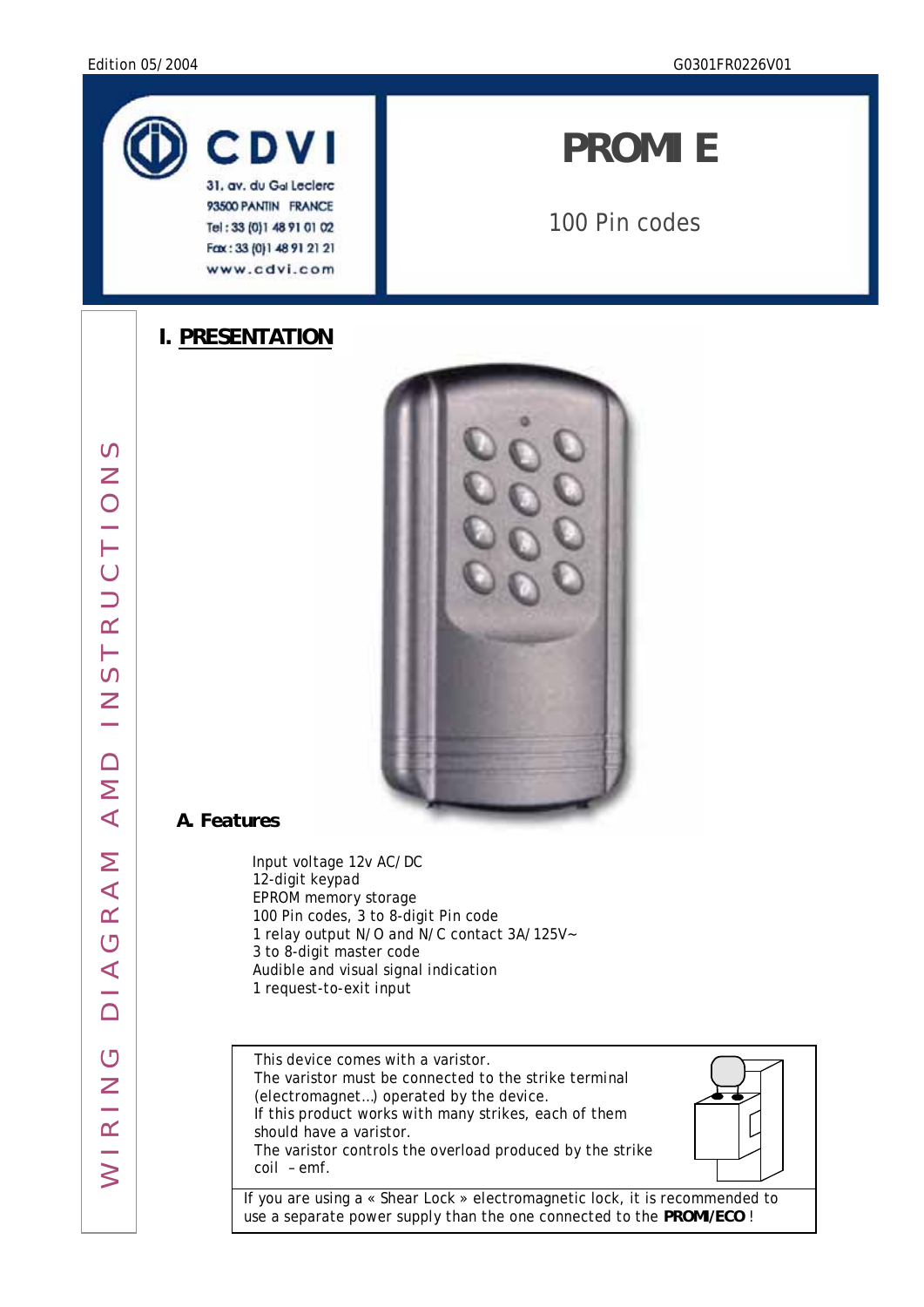#### *B. Factory default values*

Key-in keypad time: 10 seconds. Door release time: 1 second Programming time: 2 minutes 5-digit Pin code and master code: 12345

#### *C. Audible signals*

| 1 short beep  | Press a digit keypad                            |
|---------------|-------------------------------------------------|
| 1 long beep   | Data validated in programming or access granted |
| 2 short beeps | Entry or exit from programming                  |
| 4 short beeps | Data computing error                            |

#### *D. Visual signals*

| <b>LED colour</b> | Normal operating | programming          |
|-------------------|------------------|----------------------|
| Flashing orange   | Stand-by         | Data computing error |
| Orange            |                  | Programming menu     |
| Green             | Access granted   | User number empty    |
| Red               |                  | User number busy     |

#### *E. Consumption*

In stand-by: 4 mA In use: 15 mA max

## **II. PROGRAMMING**

#### *A. Time outputs*

Enter the master code twice (for the first use the master code default value is 12345). The orange LED lights and two beeps sound to confirm entry into programming mode.

Press \*0 then enter the 'key in' time in seconds: 10 for 10 seconds up to 99 for 99 seconds. The LED lights off during 1 second and a beep will sound to confirm that the time has been accepted.

Press  $*1$ , then enter the door release time in seconds: 01 for 1 second up to 99 for 99 seconds. Enter 00 for a latched output. The LED lights off for 1 second and a beep will sound to confirm that the time has been accepted.

Press # to exit from programming mode. 2 beeps confirm that unit is back to reading mode.

4 beeps indicate a data computing error.

#### *B. Code length*

Enter the master code twice (for the first use the master code default value is 12345). The orange LED and two beeps sound to confirm entry in the programming mode.

Press  $*2$  to program the code length then enter 3, 4, 5, 6, 7 or 8 The LED lights off for 1 second and a beep sound to confirm that the new code length has been accepted.

**IMPORTANT: When the code length has been modified, the Master code should be reprogrammed, in the new code format, also while in programming.**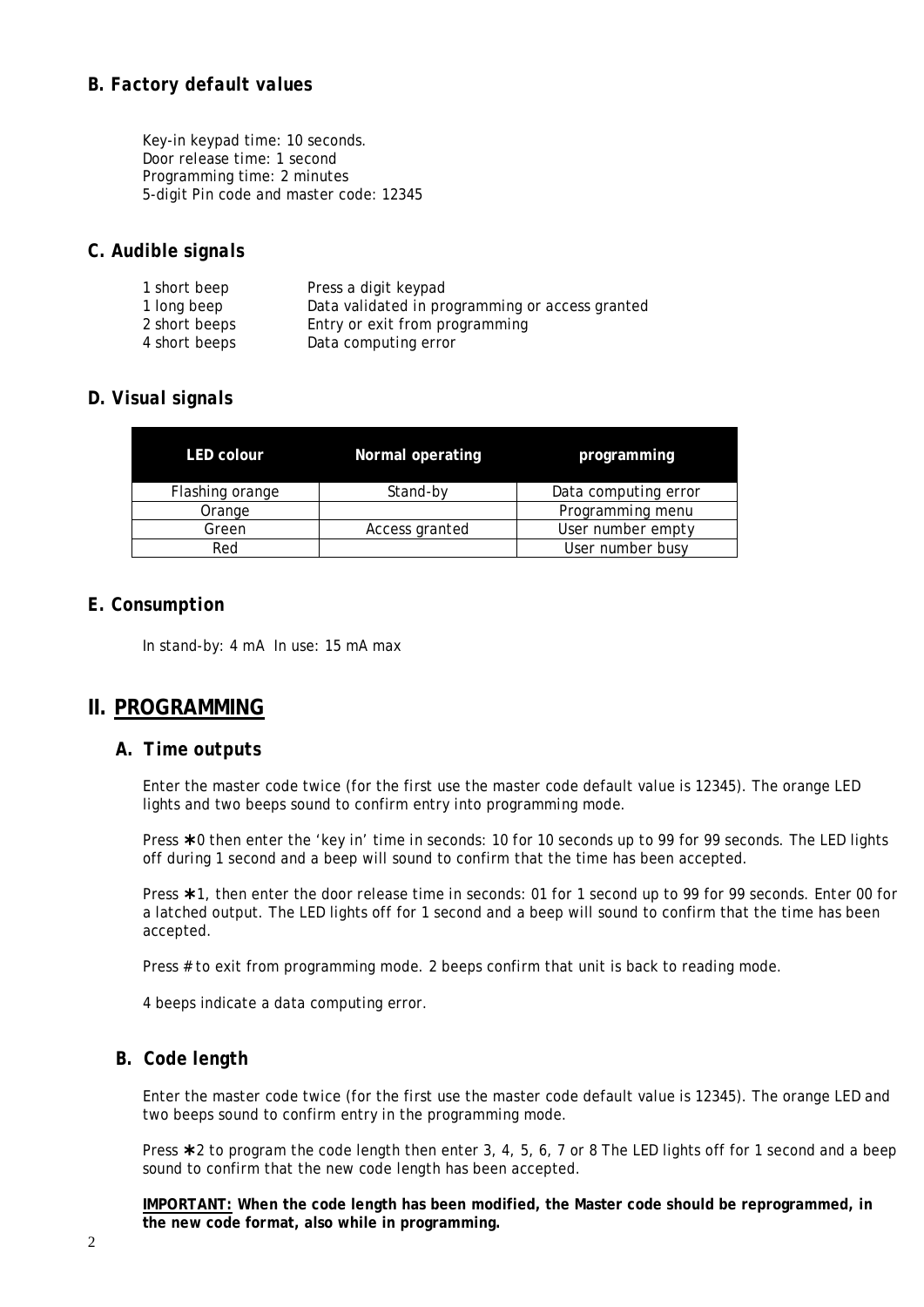**If you omit to reprogram the Master code in the new length format then the default master code value will be modified a follow:** 

**Code length changed to 4-digit code then the master code 2345 Code length changed to 6-digit code then the master code 012345**

Press # to exit from programming mode 2 beeps confirm that you went back to the reading mode.

4 beeps indicate a data computing error.

#### *C. Master code*

Enter the master code twice (for the first use the master code default value is 12345). The orange LED and two beeps sound to confirm entry in the programming mode.

Press  $*3$  then enter the 3, 4, 5, 6, 7 or 8-digit new master code. The LED lights off during 1 second and an audible beep will sound to indicate that the new master code has been accepted.

NEVER SET A PROGRAMMED USER CODE AS A MASTER CODE!

Press # to exit from programming mode 2 beeps confirm that you went back to the reading mode.

#### *D. Pin codes*

Enter the master code twice (for the first use the master code default value is 12345). The orange LED and two beeps sound to confirm entry in the programming mode.

Enter the user number (00 to 99). The LED lights off during 1 second and an audible beep sound.

If the LED is green, enter the 3, 4, 5, 6, 7 or 8-digit Pin code. The LED lights off during 1 second and an audible beep is emitted.

The LED lights in orange to indicates that the new Pin code has been programmed

If a pin code has already been programmed or is the same as the master code, then 4 beeps are emitted.

Then the LED lights on in red (user code programmed), select another user code or delete the Pin code programmed for this user code.

Press # to exit from programming mode. 2 beeps confirm that you went back to the reading mode.

#### *E. Delete or replace a Pin code*

Enter the master code twice (for the first use the master code default value is 12345). The orange LED and two beeps sound to confirm entry in the programming mode.

Enter the user number to delete (00 to 99). The LED lights off during 1 second and an audible beep will sound.

The red LED indicates that the user number is already programmed. Press  $*$  twice. The LED lights on in green to indicate that the user number can reprogrammed again.

Enter another user number and follow the same steps to delete a Pin code.

Press # to exit from programming mode 2 beeps confirm that you went back to the reading mode.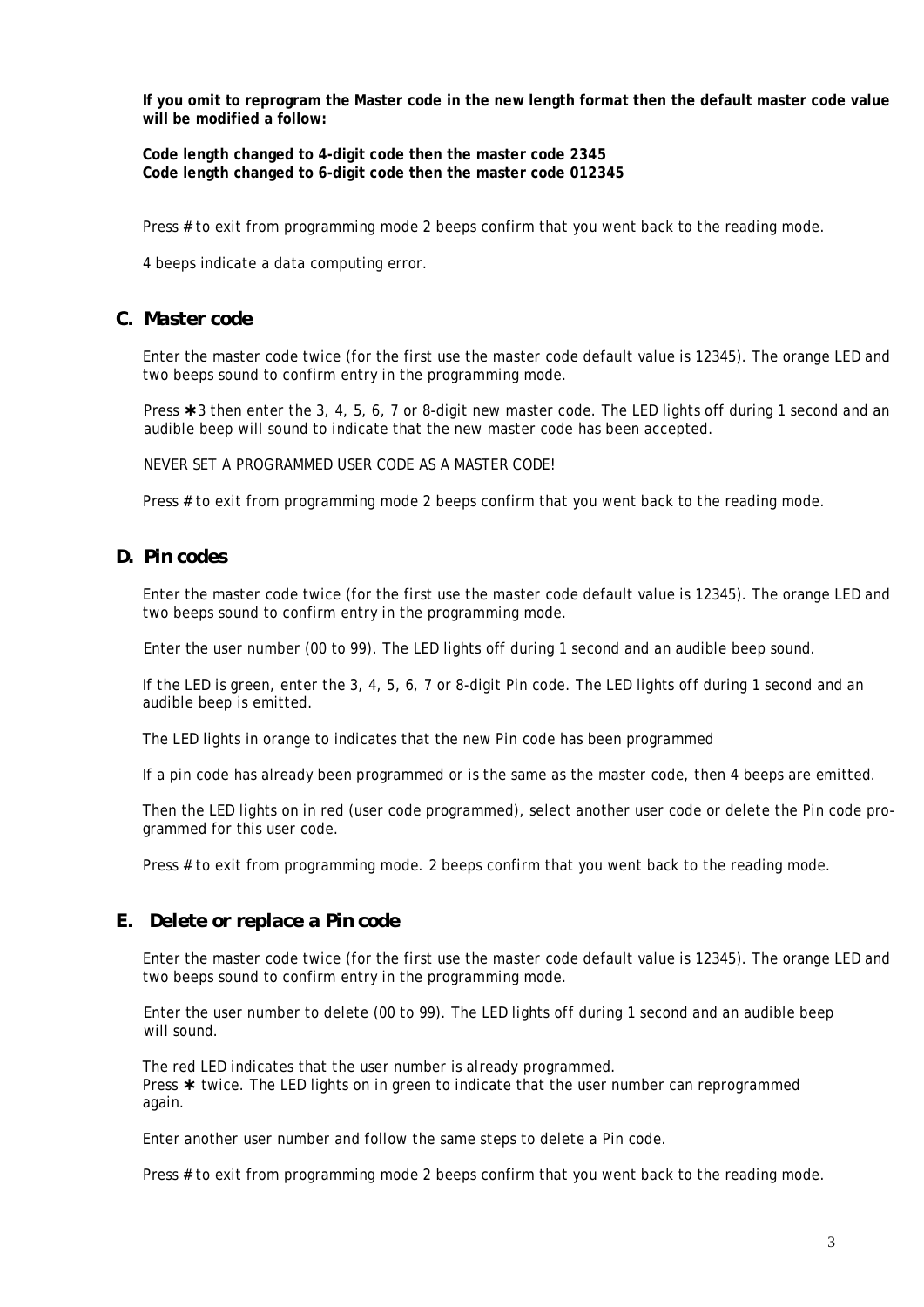## **III. KEYPAD RESET**

#### *A. Reset*

Place a short over ST1 (use supplied jumper). The green LED flashes during 5 seconds. One beep is emitted. The master code is reset to the factory default value 12345.

The LED starts flashing red.

Remove the jumper to go back to the stand-by mode.

#### **OR**

Keep the jumper on to reset all the memory. The red LED flashes during 5 seconds then stops flashing and becomes solid red during the rest of the reset.

The LED lights off. Remove the jumper to go back to the stand-by mode.

## **VI. WIRING DIAGRAM**

| ST <sub>1</sub> on | Reset |
|--------------------|-------|
|                    |       |

**ST1 off** stand-by mode

| <b>PROMI/E</b> | description             |
|----------------|-------------------------|
| 12             | Input voltage 12V AC/DC |
| V              | Input voltage 12V AC/DC |
|                | N/O contact             |
| C              | Common                  |
| R              | N/C contact             |
| M              | Common PB               |
| R              | Request-to-exit input   |
|                | V: Varistor             |

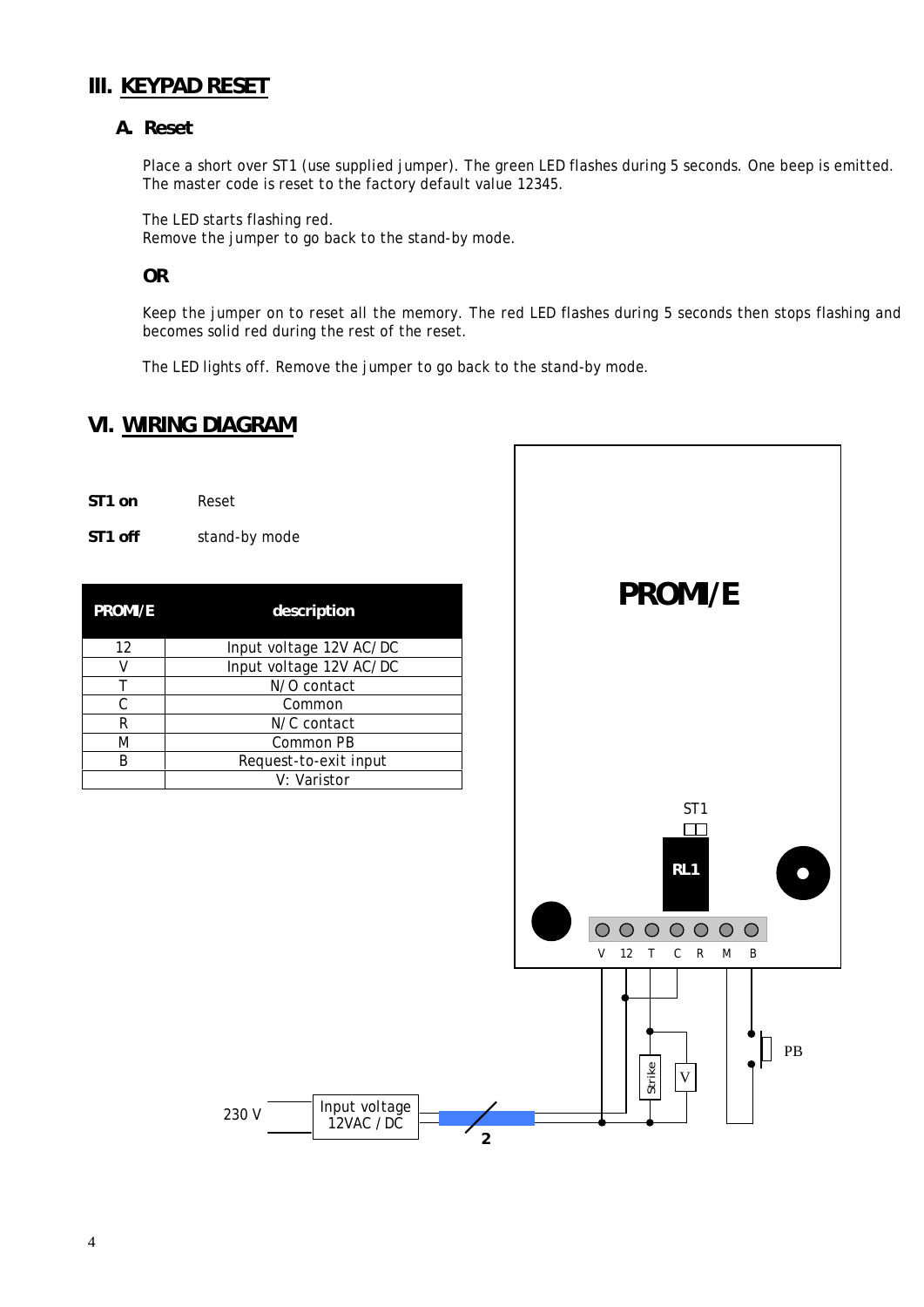Do not forget to put the varistor on the lock.